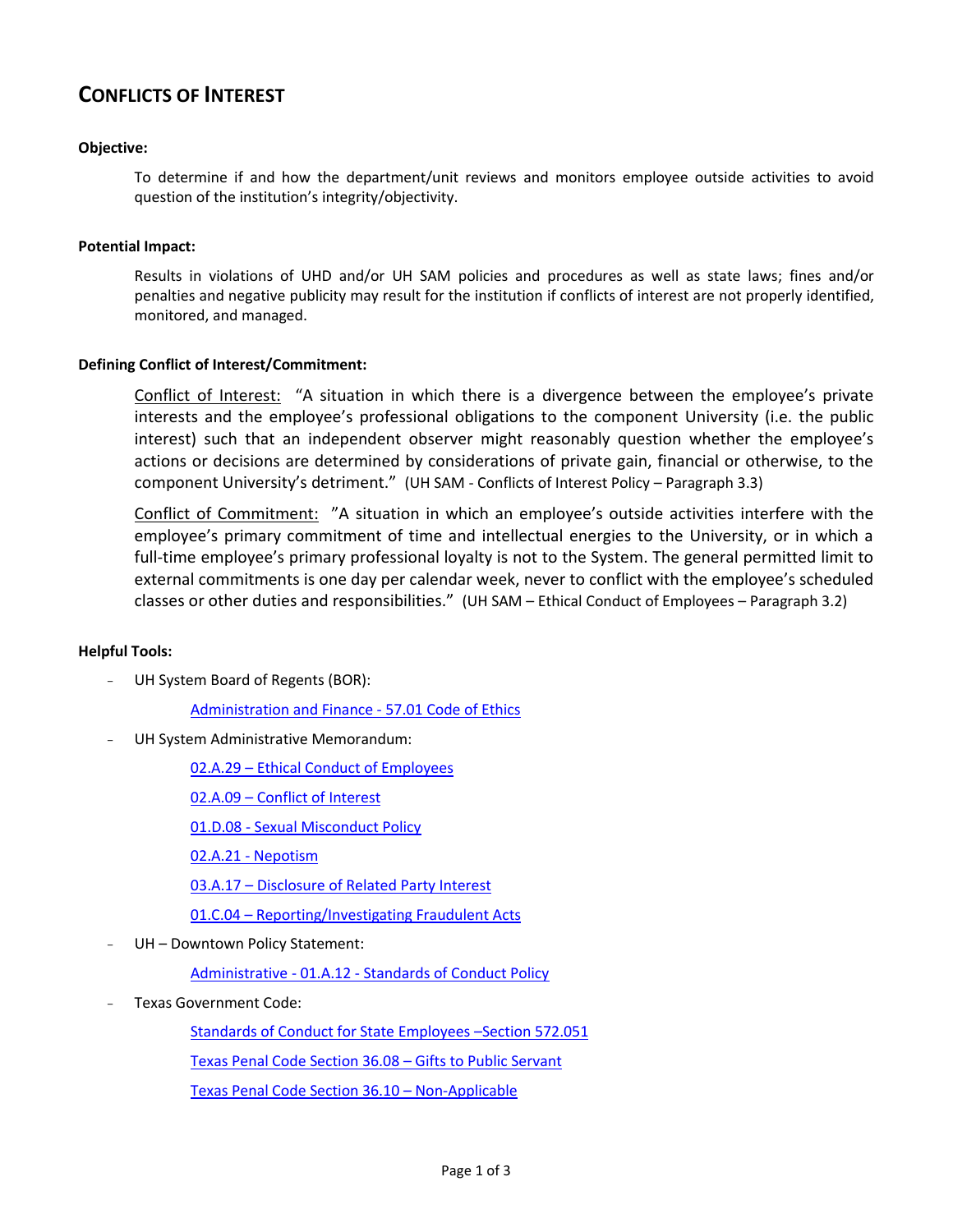## **Contacts:**

Mary Cook [cookm@uhd.edu](mailto:cookm@uhd.edu) 713-222-5340 S621

#### **Frequently Observed Weaknesses/Deficiencies:**

- Failure to monitor activities of employees to identify conflicts of interest
- Failure to periodically communicate policies governing conflict of interest to employees
- Allowing personal interests to compromise official obligations

#### **Best Business Practices:**

- 1. Management should periodically communicate policy information regarding conflicts of interest to all employees
- 2. Encourage employees to make every reasonable effort to avoid potential and actual conflicts of interest. Do not allow personal interests to compromise official duties, and do not allow even the mere appearance of a conflict to cause others to question your integrity
- 3. Encourage all employees to disclose the existence of any actual or potential conflict of interest to management, and to any other party with a need to know, such as the department chair of a search committee or procurement personnel (Note: This is critical to protect the integrity of the work in furtherance of the institution's mission)
- 4. Require every employee to continually monitor, evaluate and manage his or her financial and professional affairs to ensure the absence of conflicts of interest. Such monitoring should cover, at a minimum, outside professional activity, nepotism (employment of relatives), political activities, gifts/gratuities, purchasing and hiring practices
- 5. Emphasize to employees that they should not use their office, title, or official influence for any other purpose than carrying out official duties
- 6. Management should not allow any employee to participate in a decision, including employment and purchasing decisions, if they have a conflict of interest
- 7. Every investigator should disclose any conflict of interest to management which arises during the course of his/her employment